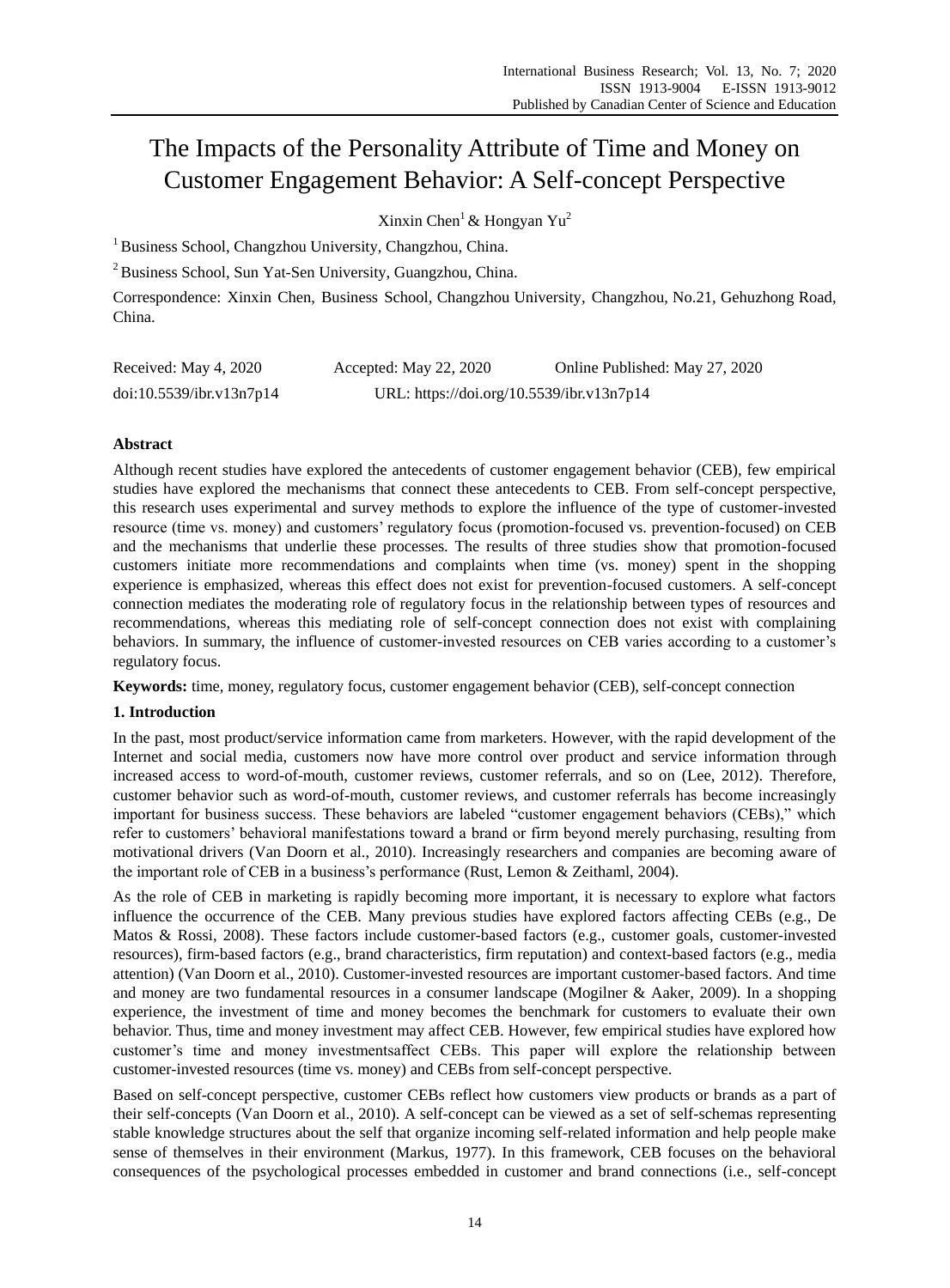connection) (Van Doorn et al., 2010). Thus, from this perspective, CEB is an expression of a customer"s self-concept. For time and money, previous studies have shown that when people"s concepts of time and/or money are motivated, their self-concepts will also be activated (e.g., Haggard et al., 2002; Prince, 1993; Zhang, 2009; Vohs et al., 2006, 2008; Mogilner, 2010; Mogilner & Aaker, 2009). From this perspective, the current research proposes that the customer's self-concept connections to products/brands are the underlying mechanisms that connect customer-invested resources (time vs. money) to CEB. This paper will explore this hypothesis and explore whether customer investment of time and money has different effects on CEB.

# **2. Theoretical Foundation and Hypotheses**

# *2.1 CEB and Self-Concept Connection*

CEBs are customer behavioral manifestations toward a brand or firm, beyond the act of purchasing, resulting from motivational drivers (Van Doorn et al., 2010). CEBs include many behaviors, such as blogging, tweeting, online reviews, voice, word-of-mouth, and so on. Considering valence from the firm"s perspective, CEB can be classified as positive or negative (Brady, Voorhees, Cronin Jr, & Bourdeau, 2006). Positive CEBs, such as recommendations, occur when a customer"s experience exceeds his or her expectations of a product/service. Negative CEBs, such as complaints, occur when a customer has an unsatisfactory experience with a product/service. This research will use recommendations and complaints as indicators of positive and negative CEBs.

CEB is mainly affected by three types of factors: customer-based factors, firm-based factors, and context-based factors (Van Doorn et al., 2010). Some of the customer-based factors affecting CEB are customer attitudinal antecedents (e.g., customer satisfaction, brand commitment), customer goals (e.g., maximizing consumption/relational benefits), customer personality characteristics (e.g., self-enhancement, regulatory focus), affective states (e.g., disappointment, anger), and customer invested resources (e.g., time, money) (Van Doorn et al., 2010). At present, few empirical studies have explored the customer-based factors that affect CEB, especially customer-invested resources. Customers are the generators of CEB; therefore, customers invested resources play an important role in CEB.This research explores the effects of time and money on CEB and the underlying mechanisms that connect them to CEB.

As mentioned above, CEB focuses on the behavioral consequences of the psychological processes embedded in customer"s self-concept connection to a brand or firm. A self-concept connection is a dimension of the consumer-brand relationship, which measures the degree to which a brand contributes to one"s identity, values, and goals (Fournier, 1998). Further, a self-concept connection reflects how a product or brand becomes a part of a customer's self-concept. Previous studies have found that self-concept connection can increase a customer's brand loyalty (Hwang & Kandampully, 2012). If the customer establishes a self-concept connection to a brand or firm, he/she will find it easier to launch CEB. For those customers who establish a self-concept connection to a brand or firm, they will initiate more positive CEB (e.g., recommendations) in satisfactory shopping experience and/or more negative CEB (e.g., complaints) in dissatisfactory shopping experience. In other words, we propose that the self-concept connection to products/brands is the underlying mechanism of CEB.

### *2.2 Time, Money and CEBs*

Time and money are two fundamental resources in a consumer landscape (Mogilner & Aaker, 2009). Previous studies have confirmed the link between the concept of money and self-concept. For example, Vohs et al. (2008) found that money is bad for the interpersonal self but can be good for the personal self. Vohs et al. (2006) concluded that people would feel self-sufficiency when activated the concept of money. Zhang (2009) verified the relationship between money and self-esteem. Belk (1988) argued that money is a special possession as self-extensions. Similarly, time also can activate people's self-concepts. Wittmann (2009) suggested that time is a function of the self. Haggard et al. (2002) offered an empirical illustration of the link between self and time perception. Previous studies have highlighted the link between time and self-concepts (Carstensen, Isaacowitz & Charles, 1999; Liu & Aaker, 2007; Mogilner & Aaker, 2009).

However, the degrees of self-concept activated by time and money may be different. A large number of studies have shown that the values of time and money depend on individual characteristics (e.g., personal experiences, identity, emotions), which affect the allocation of these two resources (Reed, Aquino & Levy, 2007; Saini & Monga, 2008; Soman & Lam, 2002; Zauberman & Lynch Jr, 2005). In general, people tend to choose risk-seeking options when money may be lost, whereas they tend to choose relatively risk-averse options involving the loss of waiting time (Leclerc, Schmitt & Dube, 1995). Merely mentioning time rather than money may lead to different consequences (Reed, Aquino & Levy, 2007). The effects of asking for time are different than the effects of asking for money because the significance of time and money is not identical. Spending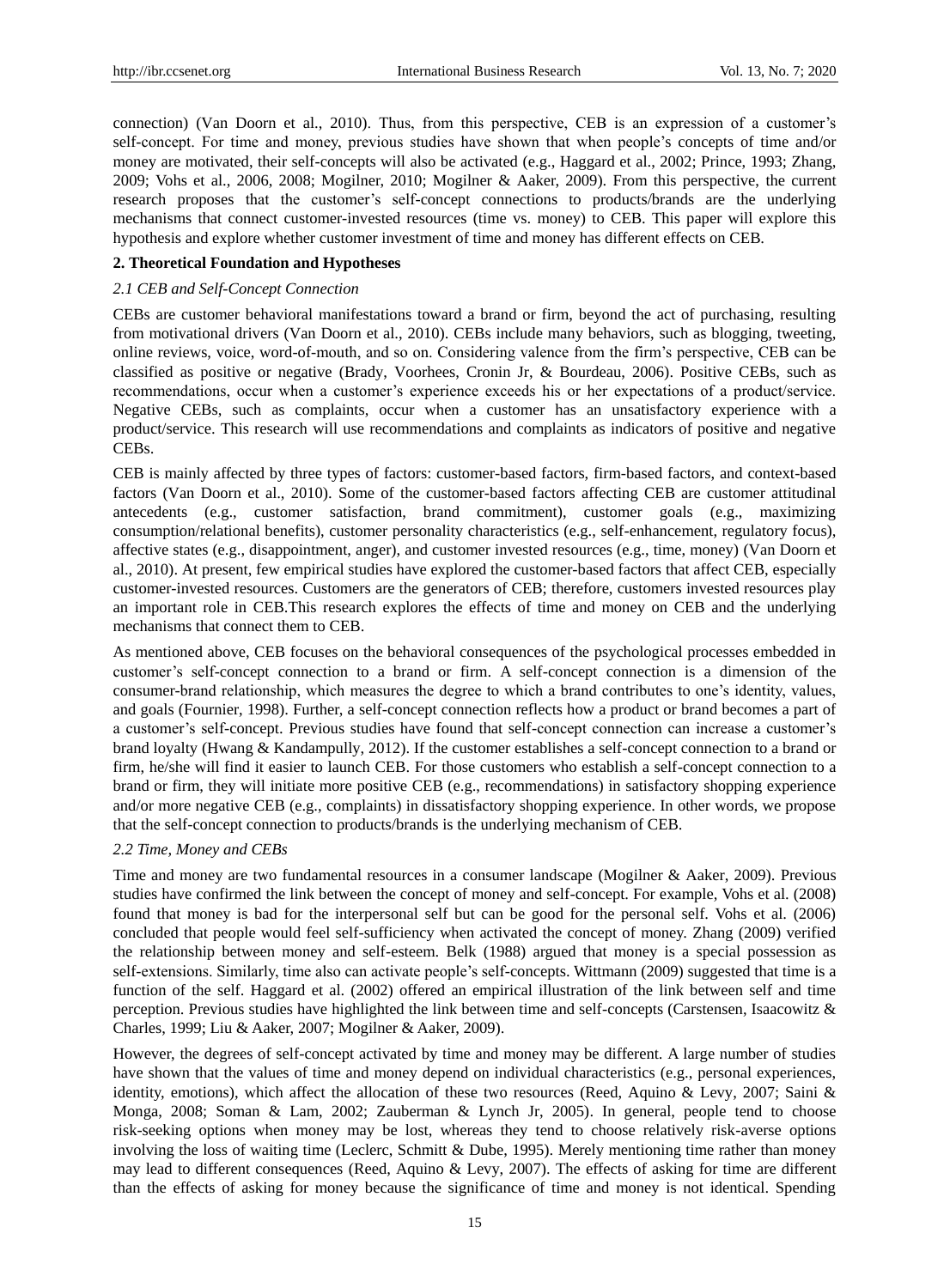money tends to create more the feeling of ownership or reflect the usefulness of the product, whereas spending time tends to be more an expression of self-concept (Mogilner, 2010; Mogilner & Aaker, 2009). Activating the construct of time heightens customers" self-concept connection to the product/brand, which leads to customer engagement (Mogilner, 2010; Mogilner & Aaker, 2009). In contrast, activating money tends to be less representative of self-concept (Reed, Aquino & Levy, 2007). Thus, the following hypothesis wasproposed:

H1: Customer will generate greater self-concept connections to a product or brand when the time investment (vs. money investment) is emphasized in a shopping experience.

As mentioned above, CEB is an expression of self-concept. And customer's time investment will activate more self-concept connection to the product/brand than money investment. Therefore, we propose that customer's time investment (vs. money investment) will be likely to generate more CEBs through self-concept connections to product/brand in shopping experiences. In other words, customer invests different resources (time vs. money) will generate different CEBs. However, this effect may affect by customer's character traits, such as regulatory focus.

# *2.3 Regulatory Focus: The Moderator*

The "time vs. money effect" on CEBs may affect by customer"s regulatory focus. Regulatory focus is an important customers" personality characteristics. Regulatory focus theory views regulatory focus as a self-regulation process through which people seek to align their behavior with relevant goals and standards (Higgins, 1997). The theory includes two different self-regulation systems: promotion-focused and prevention-focused systems. Customer regulatory focuses (promotion-focused vs. prevention-focused) are situational factors (i.e., states) which can be elicited by cues embedded in the task or context, as well as relatively stable personality traits (Daryanto, de Ruyter, Wetzels, & Patterson, 2010; Higgins, 1997). Typically,regulatory focuses can be stimulated with priming techniques (temporary state) or measured through self-reported measurements (trait) (Higgins et al., 2001; Lockwood, Jordan & Kunda, 2002). Promotion-focused individuals want to achieve "ideal selves," whereas prevention-focused individuals want to achieve "ought selves." Promotion-focused individuals are trying to achieve their hopes and aspirations, whereas prevention-focused individuals focus on their duties and obligations. Promotion-focused people tend to use pro-active strategies to attain their goals; prevention-focused people tend to use vigilance-based strategies to attain their goals (Higgins, 1997). Essentially, CEBs (e.g., tweeting, online reviews, word-of-mouth) are a customer"s active behaviors. Therefore, promotion-focused customers will initiate more CEBs and prevention-focused customers will initiate fewer CEBs, regardless of whether they are positive or negative.

This paper explores the impacts of the personality attributes of time and money (self-concept connection) on CEB. As mentioned above, this research predicts that when the customers" time (vs. money) investment is emphasized in a product or brand, they will generate a stronger self-concept connection and subsequently more CEBs.The current research further predicts that promotion-focused customers will initiate more CEBs, and prevention-focused customers will initiate fewer CEBs. Putting these predictions together, this research predicts that the different effects of time versus money on CEBs will be moderated by customers" regulatory focus. Specifically, the time versus money effect will only happen with promotion-focused customers, and this effect will not exist for prevention-focused customers. Because prevention-focused customers tend to initiate fewer CEBs, the difference between CEBs when time and money investment was emphasized may be very small (a floor effect). Thus, the time vs. money effect will not exist for prevention-focused customers. However, promotion-focused customers tend to initiate more CEBs, and a difference between CEBs when time and money investment are emphasized is expected to emerge. Thus, the following hypothesis was set up:

H2: Regulatory focus will moderate the relationship between customer-invested resources (time vs. money) and CEBs. Specifically, promotion-focused customers will initiate more CEBs when the investment of time (vs. money) is emphasized in products/services experiences, whereas prevention-focused customers will initiate the same number of CEBs for investments of either time or money.

In addition, CEB can be viewedthe expression of a customer's self-concept. Customers' invested resources (time vs. money) influence the expression of self-concept, then their CEBs. We propose that the self-concept connection to products or brands is the mechanism of CEB. Thus, the time vs. money effect of promotion-focused customers on CEB may be mediated by the self-concept connection. Therefore, we predict that the self-concept connection will mediate the joint effect of customer-invested resources (time vs. money) and regulatory focuses (promotion-focused vs. prevention-focused) on CEB. Thus, the following hypothesis was set up:

H3: Self-concept connections will mediate the moderating role of regulatory focus in the relationship between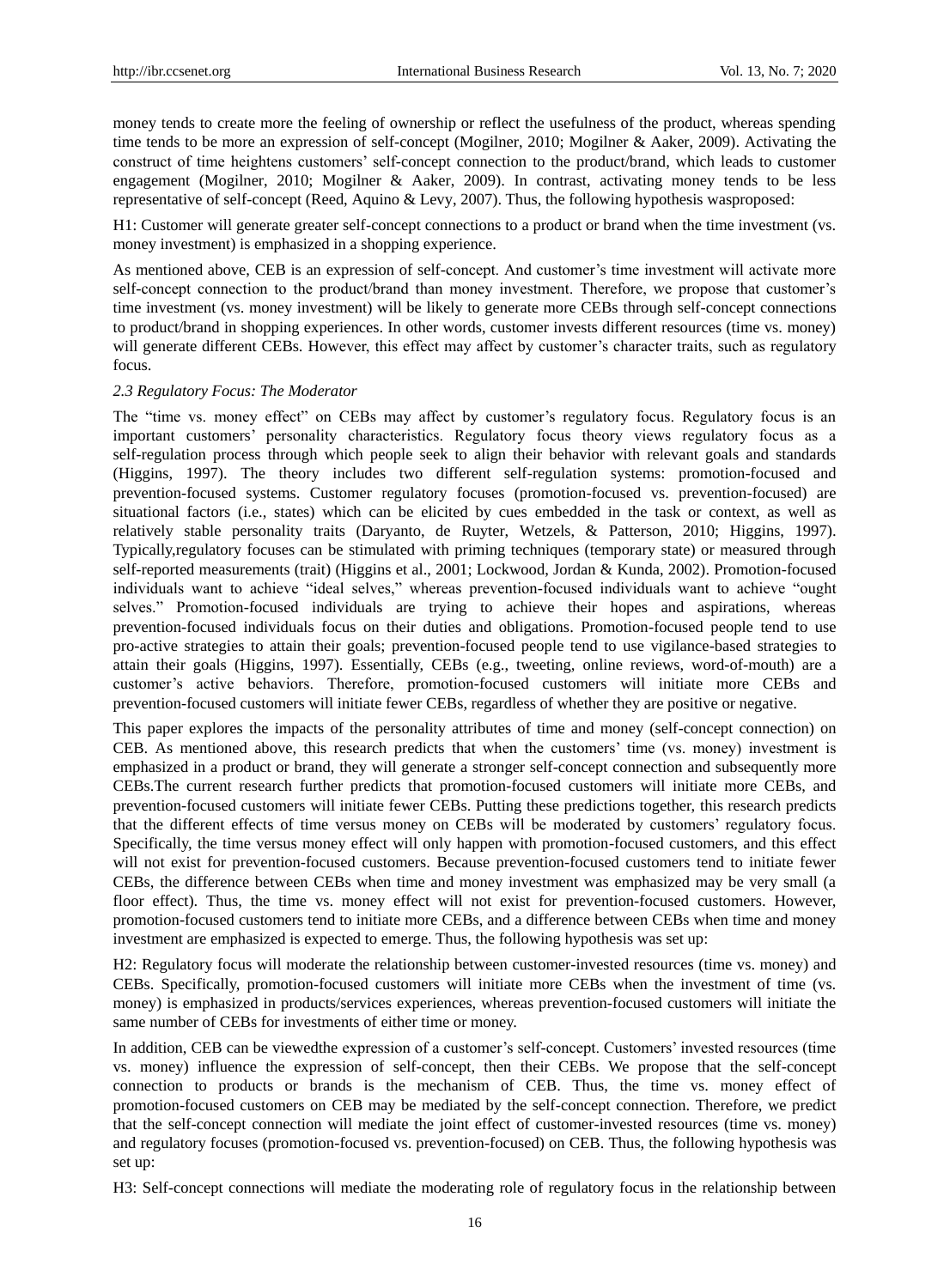customer-invested resources (time vs. money) and CEBs.

# *2.4 Theoretical Framework*



Figure 1. The joint effect of resourcetypeand regulatory focus on CEB

Overall, the theoretical framework of this research is illustrated in Figure 1. Customers" regulatory focuses (promotion-focused vs. prevention-focused) moderates the relationship between the type of customer-invested resources (time vs. money) and CEBs, and this moderating effect is mediated by customers" self-concept connections. Three studies then were used to test these hypotheses.

# **3. Study 1**

# *3.1 Study Design*

Study 1 investigated whether customers would manifest different self-concept connections for the products/services when they invested different types of resources (time vs. money) in shopping experiences. This study used four questionnaire versions to explore customer"s shopping experience that customers invested much time, little time, much money, and little money, respectively. Each version of the questionnaire was divided into three sections. The first section collected basic demographic information. The second section investigated the latest shopping experience during which the participants had invested much time/money or little time/money in nearly 3 months. The participants were asked to briefly write down the process and time/money of purchase. They were then asked the likeability to the goods that they had spent much time/money (little time/money) shopping for (1=very dislike, 5=very like). The third section used the revised self-concept connection scale to measure participants' self-concept connections to the goods. The self-concept connection scale  $(a=0.81, a=0.81)$ *CR*=0.82)was revised from Fournier (1998) brand relationship quality scale (see Appendix A).

Eight hundred Chinese people (200 people in each condition) responding to our Internet survey and 558 (69.75%) provided valid responses. Most of the respondents were female (59.14%), between 20 and 40 years old (91.04%), middle-income (3000–10000 yuan/mo., 64.88%), highly educated (95.53%), and enterprise or public employees (63.26%).

# *3.2 Results*

Manipulation test was conducted firstly. The time invested in "much time group" (*M*=4.10 hour, *SD*=9.59) was significantly more than that in "little time group" (*M*=1.01 hour, *SD*=1.00), *t*(280)=3.64, *p*<0.001. The money invested in "much money group" (*M*=1933.46 yuan, *SD*=2036.09) was significantly more than that in "little money group" ( $M=97.24$  yuan, *SD*=129.63),  $t(274)=10.22$ ,  $p<0.001$ . These results show that the independent variable manipulation in this study is successful.

Table 1 shows the results for likeability and self-concept connection under the four conditions. The likeability of products in four groups were significant different (*F*(3,554)=11.28, *p*<0.001). The likeability in group 1 (*M*=4.19, *SD*=0.63) was greater than that in group 3 (*M*=3.99, *SD*=0.67); the likeability in group 2 (*M*=4.25, *SD*=0.58) was greater than that in group 4 ( $M=3.85$ ,  $SD=0.69$ ); the likeability in group 1 was not different from that in group 2; the likeability in group 3 was not different from that in group 4. For self-concept connection scores, The difference among four groupswas significant (*F*(3,554)=5.87, *p*<0.01). The score in group 1 (*M*=18.15, *SD*=3.57) was greater than that in group 3 (*M*=17.09, *SD*=4.13); the score in group 2 (*M*=18.39, *SD*=3.81) was greater than that in group 4 (*M*=16.76, *SD*=3.95); the score in group 1 was not different from that in group 2; the score in group 3 was not different from that in group 4.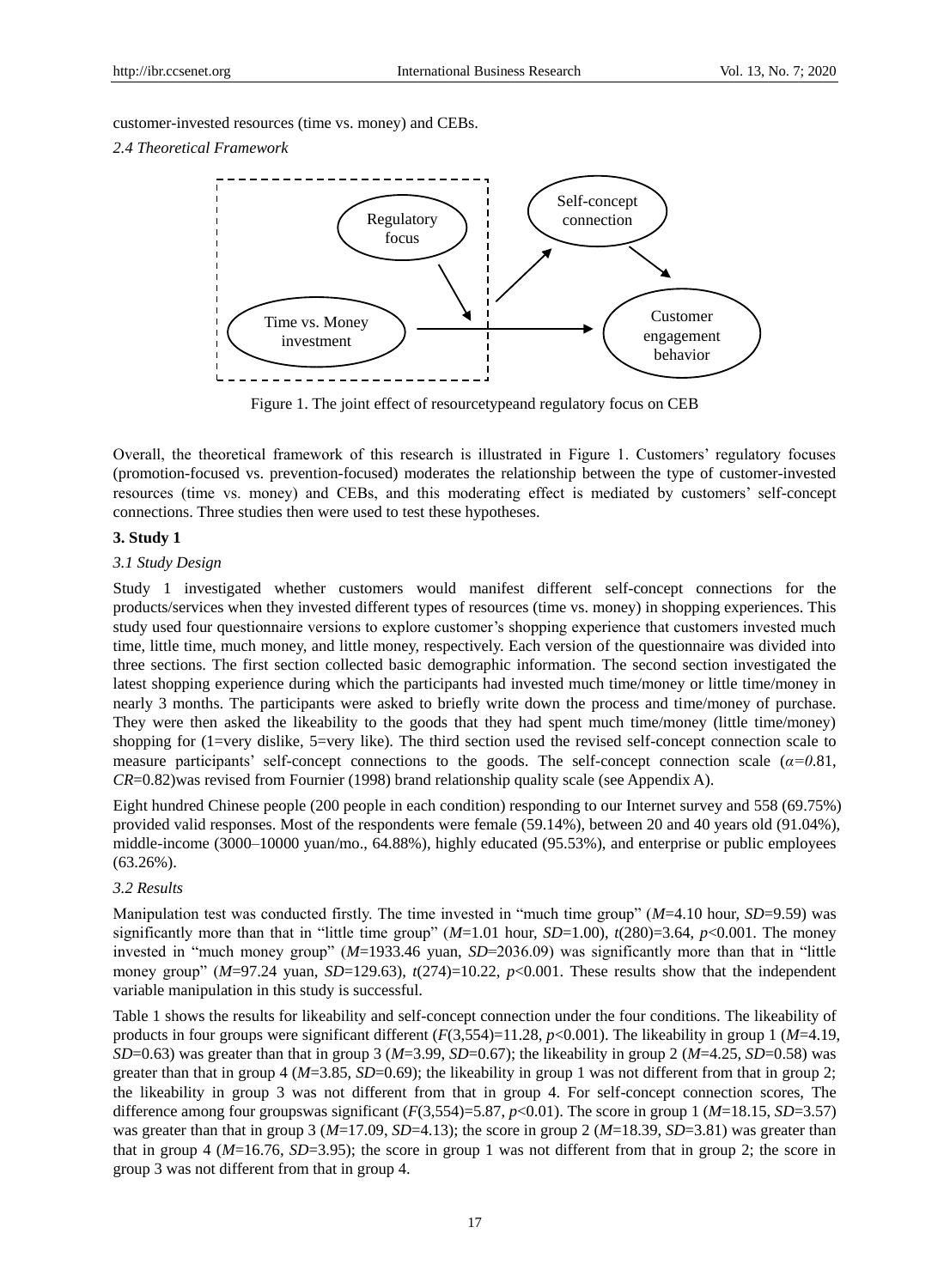| Groups                          | <b>Number</b> | Likeability | Self-concept<br>connection |
|---------------------------------|---------------|-------------|----------------------------|
| Group 1 (Invested much time)    | 153           | 4.19(0.63)  | 18.15(3.57)                |
| Group 2 (Invested much money)   | 147           | 4.25(0.58)  | 18.39(3.81)                |
| Group 3 (Invested little time)  | 129           | 3.99(0.67)  | 17.09(4.13)                |
| Group 4 (Invested little money) | 129           | 3.85(0.69)  | 16.76(3.95)                |

Table 1. Likeability and self-concept connection scores in four groups

Note: Standard deviations aregiven in parentheses.

This study then explores the relationship between self-concept connection and likeability. The results showed that likeability was regressed against self-concept connection  $(\beta=0.33, t(557)=8.12, p<0.001)$ .

## *3.3 Discussion*

The results of study 1 showed that customers generate more self-concept connections when they invested much time/money in shopping experience than that when they invest little time/money. And the self-concept connections were not different between customer invested much time group and customer invested much money group. These results did not support H1. These results may suggest time and money investments have the same effect on customer"s self-concept connection in the shopping experience.

Study 1 showed the personality attributes of time and money (i.e., self-concept connection) in the shopping experience. However, the self-concept connection caused by time investment was not different from that caused by money investment. This result is not consistent with the theory hypothesis in this paper. This paper assumes that the regulatory focus will moderate the relationship between customer resources (time vs. money) investment and CEB. Whether the result of study 1 is also caused by regulatory focus? Study 3 will further explore whether customer"s time and money investments would manifest different self-concept connections in promotion-focused (or prevention-focused) customers.

## **4. Study 2**

# *4.1 Study Design*

Study 2 examined the moderating role of regulatory focus in the relationship between customer-invested resources (time vs. money) and CEBs. This study had a 2 (customer-invested resources: time vs. money) x 2 (regulatory focuses: promotion-focused vs. prevention-focused) between-subjects design. The dependent variable was the likelihood of a customer complaining (negative CEB) and making a recommendation (positive CEB) to a good friend.

One hundred and thirty-two Chinese undergraduates were randomly assigned to one of four groups. Each group had 33 participants. Regulatory focuseswere primed by asking the participants to think about and write down their recent hopes and aspirations (promotion-focused) or their recent duties and obligations (prevention-focused) in their lives (Freitas & Higgins, 2002). The participants were further asked to write down how they would achieve their hopes and aspirations or fulfill their duties and obligations.

Following the regulatory focus manipulation, this study manipulated customer-invested resources (time vs. money) and shopping experiences (satisfactory vs. unsatisfactory) with a scenario simulation. There were four scenarios in this experiment: (a) Time and Satisfaction, (b) Time and Dissatisfaction, (c) Money and Satisfaction, and (d) Money and Dissatisfaction. Each participant completed either (a) and (b) or (c) and (d). The satisfaction and dissatisfaction scenarios were counterbalanced among the participants. In the Time and Satisfaction scenario, participants were asked to imagine the following situation:

"There are many brands for a product on the market. With the development of online stores, consumers now can easily compare multiple brands at the same time. Now imagine you want to buy a coat. To save time, you decide to buy a coat on the Internet. You compare different brands in six online shops. You spend a lot of time comparing prices, styles, colors and so on. In the end, you spend nearly four hours before choosing a coat (coat A). Two days later, you receive coat A, which cost you a lot of time. You are very satisfied with this coat. You believe coat A is perfect. You believe that coat A is worth the time you invested."

The Time and Dissatisfaction scenario was similarto the Time and Satisfaction scenario, but the result of the purchase was different. In the Time and Dissatisfaction scenario, "You are very unsatisfied with this coat. You believe coat A has many defects, and that coat A was not worth the time you invested." The Money and Satisfaction and Money and Dissatisfaction scenarios were comparable to the Time and Satisfaction and Time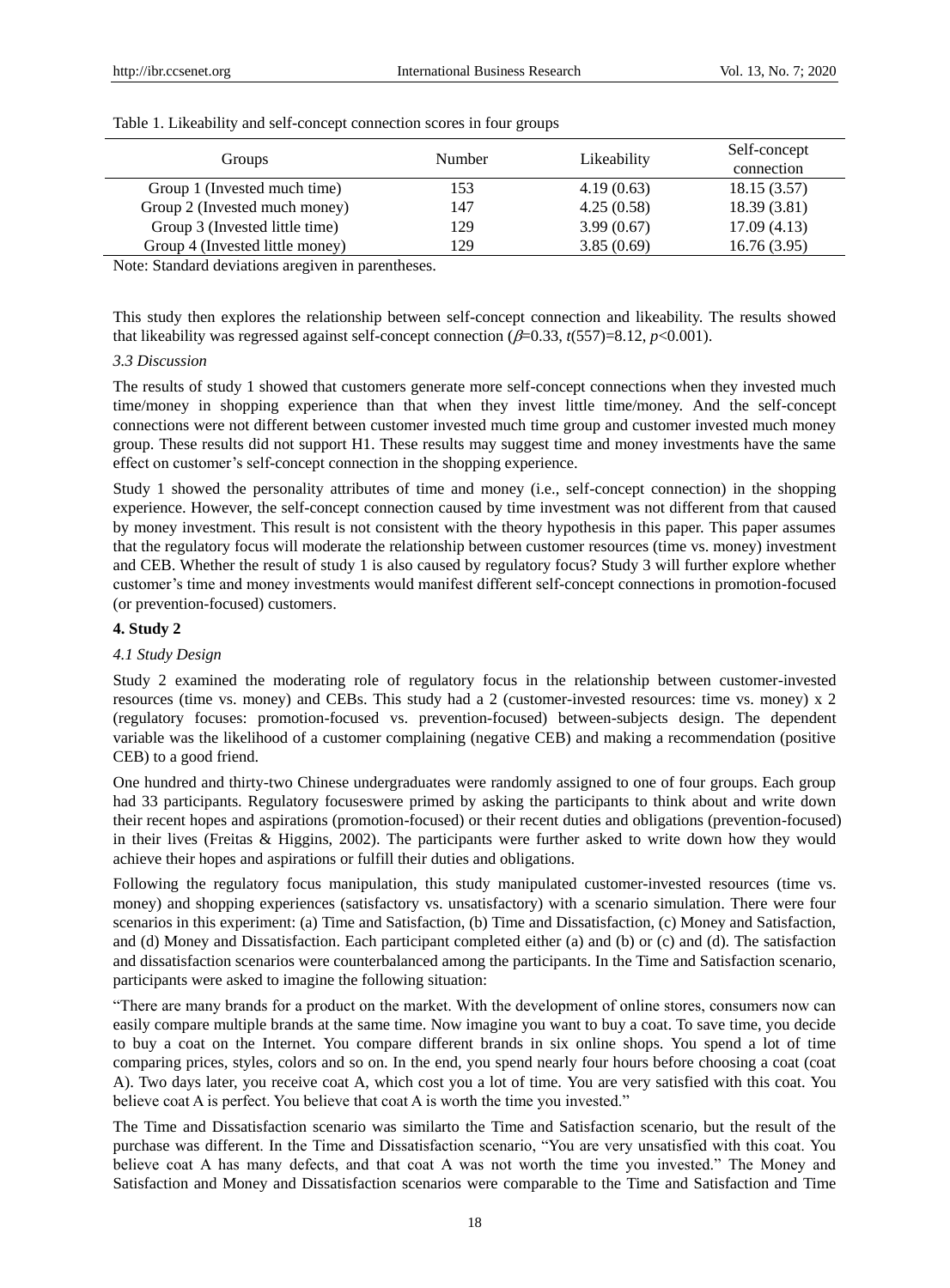and Dissatisfaction scenarios, respectively, except these two scenarios emphasized the money invested in the shopping experience.

Finally, in the satisfactory scenarios, the participants were asked "One of your good friends wants to buy a new coat. What is the probability that you would recommend coat A to him/her?" In the unsatisfactory scenarios,the participants were asked, "One of your good friends wants to buy a new coat. What is the probability that you would complain about coat A and tell him/her not to buy the product?" To answer the last question, the participants selected one of 11 probability ranges from 0% to 100%.

# *4.2 Results*

Three independent raters who did not participate in the experiment coded the content of the narratives written by the participants, and assessed whether the content reflected participants"hopes and aspirations or duties and obligations, as requested. Eight participants were excluded from the analysis because their contents did not reflect hopes and aspirations or duties and obligations. The data for 124 participants (48 male) were included in the final analysis. Table 2 shows the probabilities of recommendations or complaints occurring under each condition.

| Table 2. The probabilities of recommendations and complaintsin four groups |  |  |
|----------------------------------------------------------------------------|--|--|
|----------------------------------------------------------------------------|--|--|

|                               | Promotion-focused |               | Prevention-focused |               |
|-------------------------------|-------------------|---------------|--------------------|---------------|
| Regulatory focus              | Investedtime      | Investedmoney | Investedtime       | Investedmoney |
| Probability of recommendation | 83.23%            | 69.33%        | 64.19%             | 72.19%        |
|                               | (18.87%)          | $(23.63\%)$   | $(25.92\%)$        | $(17.91\%)$   |
| Probability of complaint      | 83.87%            | 69.00%        | 65.16%             | 72.81%        |
|                               | $(24.04\%)$       | $(32.09\%)$   | $(25.54\%)$        | (21.29%)      |
| Number                        | 31                | 30            | 31                 | 32            |

Note: Standard deviations aregiven in parentheses.

For the probability of recommendation, a 2 (regulatory focus: promotion-focused vs. prevention-focused) x 2 (invested resource: time vs. money) ANOVA showed that the interaction between regulatory focus and invested resources was significant  $(F(1,120)=7.82, p<0.01)$ ; the main effect of regulatory focus  $(F(1,120)=4.27, p<0.05)$ was significant, but the main effect of invested resource  $(F(1,120)=0.57, p>0.05)$  was not significant. Simple effect tests showed that for promotion-focused participants, the recommendation likelihood when time investment was emphasized (*M*=83.23%, *SD*=18.87%) was greater than when money investment was emphasized (*M*=69.33%, *SD*=23.63%, *F*(1,121)=6.15, *p*<0.05), whereas for prevention-focused participants, the recommendation likelihood when time investment was emphasized (*M*=64.19%, *SD*=25.92%) was not different from when money investment was emphasized (*M*=72.19%, *SD*=17.91%, *F*(1,121)=2.00, *p*>0.05).

For the probability of complaint, the interaction between regulatory focus and invested resources was significant  $(F(1,120)=5.83, p<0.05)$ , but the main effects of regulatory focus  $(F(1,120)=2.55, p>0.05)$  and invested resource  $(F(1,120)=0.60, p>0.05)$  were both not significant. Simple effect tests showed that for promotion-focused participants, the complaint likelihood when time investment was emphasized (*M*=83.87%, *SD*=24.04%) was greater than when money investment was emphasized  $(M=69.00\%$ ,  $SD=32.09\%$ ,  $F(1,121)=5.03$ ,  $p<0.05$ ), whereas for prevention-focused participants, the complaint likelihood when time investment was emphasized (*M*=65.16%, *SD*=25.54%) was not different from when money investment was emphasized (*M*=72.81%, *SD*=21.29%, *F*(1,121)=1.31, *p*>0.05).

# *4.3 Discussion*

For promotion-focused customers, the probabilities of making recommendations and complaints when time investment was emphasized were greater than when money investment was emphasized. For prevention-focused customers, the probabilities of making recommendations and complaints when time investment was emphasized were not different from when money investment was emphasized. These results support H2. Note that when time (vs. money) investment was emphasized, promotion-focused customers significantly increased both positive (e.g., recommendations) and negative (e.g., complaints) CEBs. Therefore, emphasizing customers" time investment may be a double-edged sword for firms, as emphasizing customers" time investments will only benefit firms that provide customers with a satisfactory shopping experience.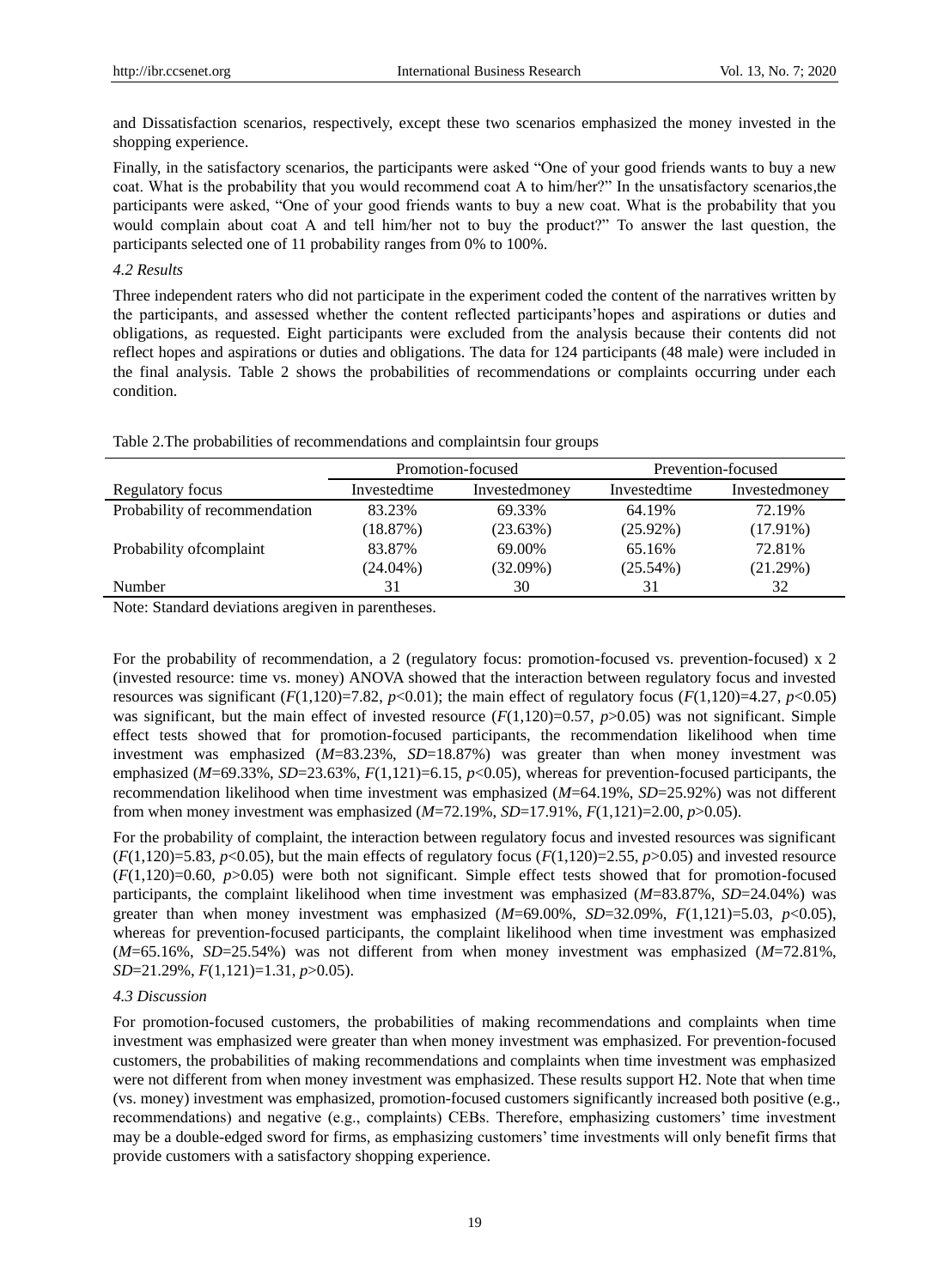# **5. Study 3**

## *5.1 Study Design*

Based on study 2, study 3 explored whether self-concept connection is the underlying mechanism of recommendation and complaint behaviors. This study used two questionnaire versions to collect the needed data. One version emphasized the time that customers invested in the shopping experience, and the other emphasized the money that customers invested in the shopping experience. Each participant was randomly assigned to complete one version of the questionnaire. Each version of the questionnaire was divided into four sections. The first section collected basic demographic information. The second section investigated shopping experiences during which the participants had invested a lot of time/money. The participants were asked about both satisfactory and unsatisfactory shopping experiences. An unrelated distraction task (20 simple calculation questions) was inserted between the two experiences. The order of the shopping experiences was counterbalanced among the participants. The third section used the revised self-concept connection scale in study 1 to measure participants" self-concept connections to the goods/brands that they had spent a lot of time/money shopping for. The last section measured participants' regulatory focus using the modified regulatory focus questionnaire (RFQ) (*α=0*.80, *CR*=0.90) from Higgins et al. (2001) regulatory focus questionnaire (RFQ) (see Appendix B).

The second section of the questionnaire examined the shopping experience as follows. Participants were first asked to recall satisfactory/unsatisfactory shopping experiences in which they had spent a lot of time/money. Then they were asked to briefly write down one of the experiences. Following that, they were asked to assess how many such experiences they had had (1=very little; 5=very many). Next, they were asked the question: "For those satisfactory/unsatisfactory goods/services that you spent a lot of time/money on, have you recommended/complained about the goods/services (or brands, companies) to people around you (such as friends, family, classmates, roommates, etc.)?" The answer to the question was assigned a score on a five-point scale ranging from "never complained/recommended (1)" to "complained/recommended every time (5)." Finally, this study measured how important they believed their time/money was (1=very unimportant, 5=very important).

Three hundred and twenty-six participantsin China were recruited to participate in this study. Two hundred and eighty-four participants provided valid responses; 42 participants were excluded because they did not provide complete responses or they had "very little" or "little" shopping experience. Next, the promotion-focused and prevention-focused groups were defined as the participants with regulatory focus scores that were 0.5 standard deviation above the mean (76 people) and 0.5 standard deviation below the mean (75 people), respectively. Therefore, 151 participants were included in the final analysis. These participants were mostly between 18 and 25 years old (79.47%), and 71 were male (47.02%).

## *5.2 Results*

Table 3 showed the results for recommendation behavior, complaint behavior, and self-concept connections under the four conditions. For the frequency of recommendations, a 2 (regulatory focus: promotion-focused vs. prevention-focused) x 2 (invested resource: time vs. money) ANOVA showed that the interaction between regulatory focus and invested resources was significant  $(F(1,147)=8.01, p<0.01)$ ; the main effect of regulatory focus  $(F(1,147)=27.57, p<0.001)$  was significant, but the main effect of invested resource  $(F(1,147)=2.69,$ *p*>0.05) was not significant. Simple effect tests showed that for promotion-focused participants, the recommendation frequency when time investment was emphasized (*M*=3.36, *SD*=1.01) was greater than when money investment was emphasized ( $M=2.62$ ,  $SD=1.01$ ,  $F(1,148)=9.06$ ,  $p<0.01$ ), whereas for prevention-focused participants, the recommendation frequency when time investment was emphasized (*M*=2.03, *SD*=1.01) was not different from when money investment was emphasized  $(M=2.22, SD=1.02, F(1,148)=0.83, p>0.05)$ .

| Table 3. Recommendation, complaint, and self-concept connection scores |  |
|------------------------------------------------------------------------|--|
|------------------------------------------------------------------------|--|

|                         | Invested time     |                    | Invested money    |                    |  |
|-------------------------|-------------------|--------------------|-------------------|--------------------|--|
|                         |                   |                    |                   |                    |  |
| Regulatory focus        | Promotion-focused | Prevention-focused | Promotion-focused | Prevention-focused |  |
| Recommendation          | 3.36(1.01)        | 2.03(1.01)         | 2.62(1.01)        | 2.22(1.02)         |  |
| Complaint               | 2.72(1.05)        | 2.10(0.82)         | 2.16(0.76)        | 2.42(1.03)         |  |
| Self-concept connection | 17.67(3.25)       | 16.41(3.15)        | 15.00(4.41)       | 17.11 (3.29)       |  |
| Number                  | 39                | 39                 | 37                | 36                 |  |

Note: Standard deviations aregiven in parentheses.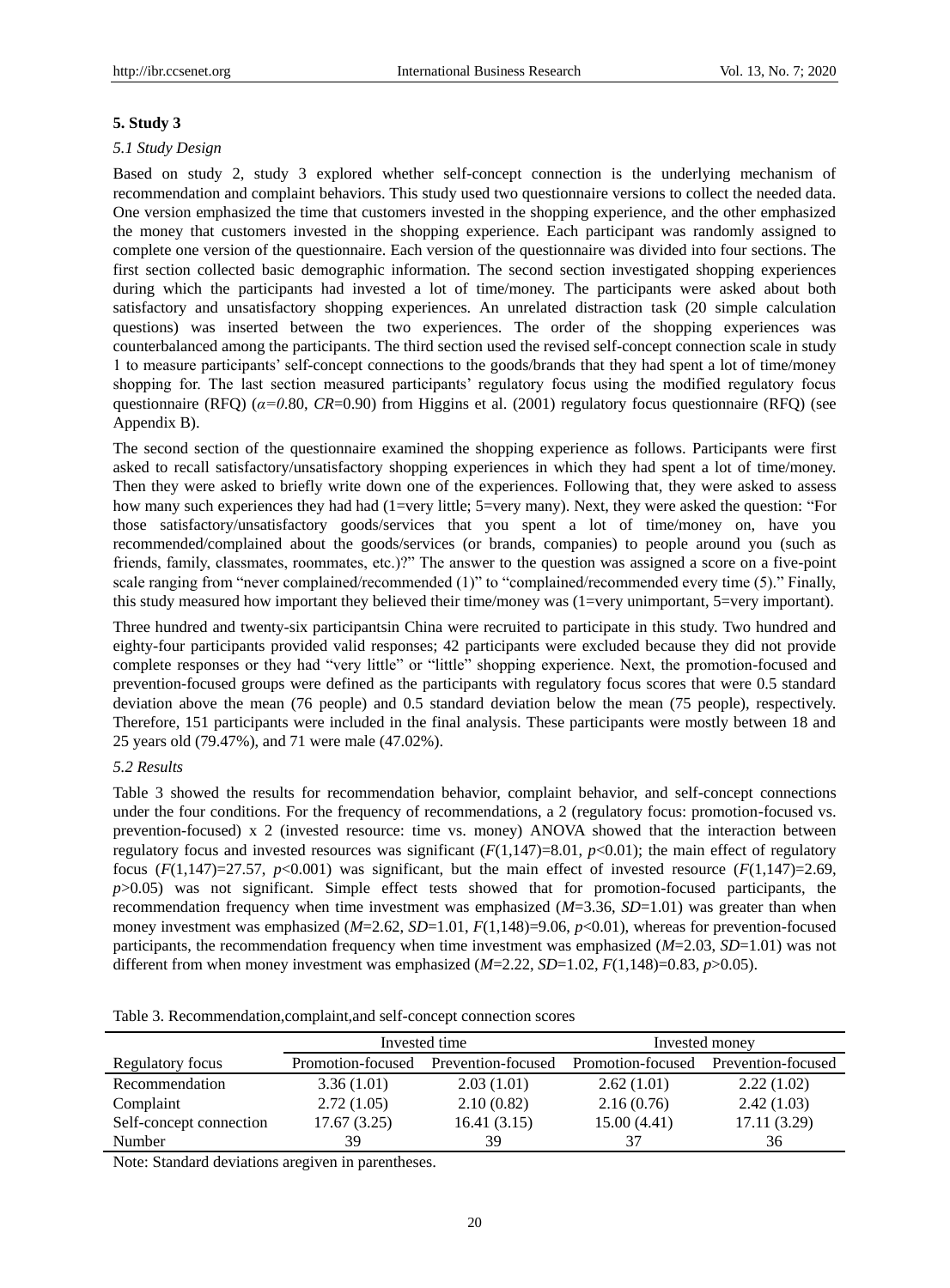For the frequency of complaint, the interaction between regulatory focus and invested resources was significant  $(F(1.147)=8.37, p<0.01)$ , but the main effects of regulatory focus  $(F(1.147)=1.44, p>0.05)$  and invested resource (*F*(1,147)=0.65, *p*>0.05) were not significant. Simple effect tests showed that for promotion-focused participants, the complaint frequency when time investment was emphasized  $(M = 2.72, SD=1.05)$  was greater than when money investment was emphasized ( $M=2.16$ ,  $SD=0.76$ ,  $F(1,148)=6.96$ ,  $p<0.01$ ), whereas for prevention-focused participants, the complaint frequency when time investment was emphasized  $(M=2.10, SD=0.82)$  was not different from when money investment was emphasized (*M*=2.42, *SD*=1.03, *F*(1,148)=2.26, *p*>0.05).

When self-concept connection was analyzed as the dependent variable, the interaction between regulatory focus and invested resources was significant  $(F(1,147)=8.46, p<0.01)$ , but the main effects of regulatory focus  $(F(1,147)=0.55, p>0.05)$  and invested resource  $(F(1,147)=2.88, p>0.05)$  were not significant. Simple effect tests showed that for promotion-focused participants, the self-concept connection score when time investment was emphasized (*M*=17.67, *SD*=3.25) was greater than when money investment was emphasized (*M*=15.00, *SD*=4.41, *F*(1,148)=10.63, *p*<0.01), whereas for prevention-focused participants, the self-concept connection score when time investment was emphasized (*M*=16.41, *SD*=3.15) was not different from when money investment was emphasized (*M*=17.11, *SD*=3.29, *F*(1,148)=0.70, *p*>0.05).

Next, the mediating role of self-concept connection was tested by using the analysis outlined by Muller et al. (2005) for mediated moderation (Muller Judd & Yzerbyt, 2005). Gender, types of invested resources, and regulatory focus were dummy coded (male=1, female=0; time=1, money=0; promotion-focused=1, prevention-focused=0). Other variables" values were the scores of the corresponding items or scales in the questionnaire. The results of the regression equations are shown in Table 4.

|                                               | (1)<br>recommen<br>dation | (2)<br>self-concept<br>connection | (3)<br>recommend<br>ation | (4)<br>complaint | (5)<br>self-concept<br>connection | (6)<br>complaint |
|-----------------------------------------------|---------------------------|-----------------------------------|---------------------------|------------------|-----------------------------------|------------------|
| Gender                                        | $-0.15$                   | $-0.00$                           | $-0.15*$                  | 0.06             | 0.02                              | 0.06             |
| Importance of<br>time/money                   | $-0.02$                   | 0.17                              | $-0.06$                   | 0.12             | $0.18*$                           | 0.12             |
| Experience                                    | 0.02                      | $-0.13$                           | 0.04                      | 0.13             | 0.06                              | 0.13             |
| Types of resources                            | $-0.08$                   | $-0.12$                           | $-0.05$                   | $-0.25*$         | $-0.18$                           | $-0.25*$         |
| Regulatory focus                              | 0.20                      | $-0.24*$                          | 0.51                      | $-0.13$          | $-0.27*$                          | $-0.13$          |
| Types of resources x<br>regulatory focus      | $0.33*$                   | $0.39**$                          | 0.25                      | $0.40**$         | $0.39**$                          | $0.40**$         |
| Self-concept connection                       |                           |                                   | $0.28*$                   |                  |                                   | $-0.01$          |
| Self-concept connection<br>x regulatory focus |                           |                                   | $-0.28$                   |                  |                                   | 0.00             |
| $R^2$                                         | 0.23                      | 0.11                              | 0.28                      | 0.10             | 0.10                              | 0.10             |
| Adjusted $R^2$                                | 0.20                      | 0.08                              | 0.24                      | 0.06             | 0.07                              | 0.04             |

Table 4. Regression coefficients for the mediated moderation analyses

Note: The above regression coefficients are standardized regression coefficients

\**p*<0.05, \*\**p*<0.01.

The frequency of recommendation was regressed against the interaction of types of resources and regulatory focus ( $\beta$ =0.33, *t*(144)=2.54, *p*<0.05) in the first regression equation. In the second regression equation, self-concept connection was regressed against the interaction of types of resources and regulatory focus ( $\beta$ =0.39,  $t(144)=2.79$ ,  $p<0.01$ ). In the third regression equation, frequency of recommendation was regressed against self-concept connection  $(\beta=0.28, t(142)=2.45, p<0.05)$ . Neither the interaction of types of resources and regulatory focus nor the interaction of self-concept connection and regulatory focus was significant  $(p_0 > 0.05)$ . Compared to the first equation, the adjusted  $R^2$  of the third equation increased when self-concept connection was included. These results show that self-concept connection mediates the moderating role of regulatory focus in the relationship between types of invested resources and frequency of recommendations.

The frequency of complaint was regressed against the interaction of types of resources and regulatory focus  $(\beta=0.40, t(144)=2.82, p<0.01)$  in the fourth regression equation. In the fifth regression equation, self-concept connection was regressed against the interaction of types of resources and regulatory focus ( $\beta$ =0.39, *t*(144)=2.76,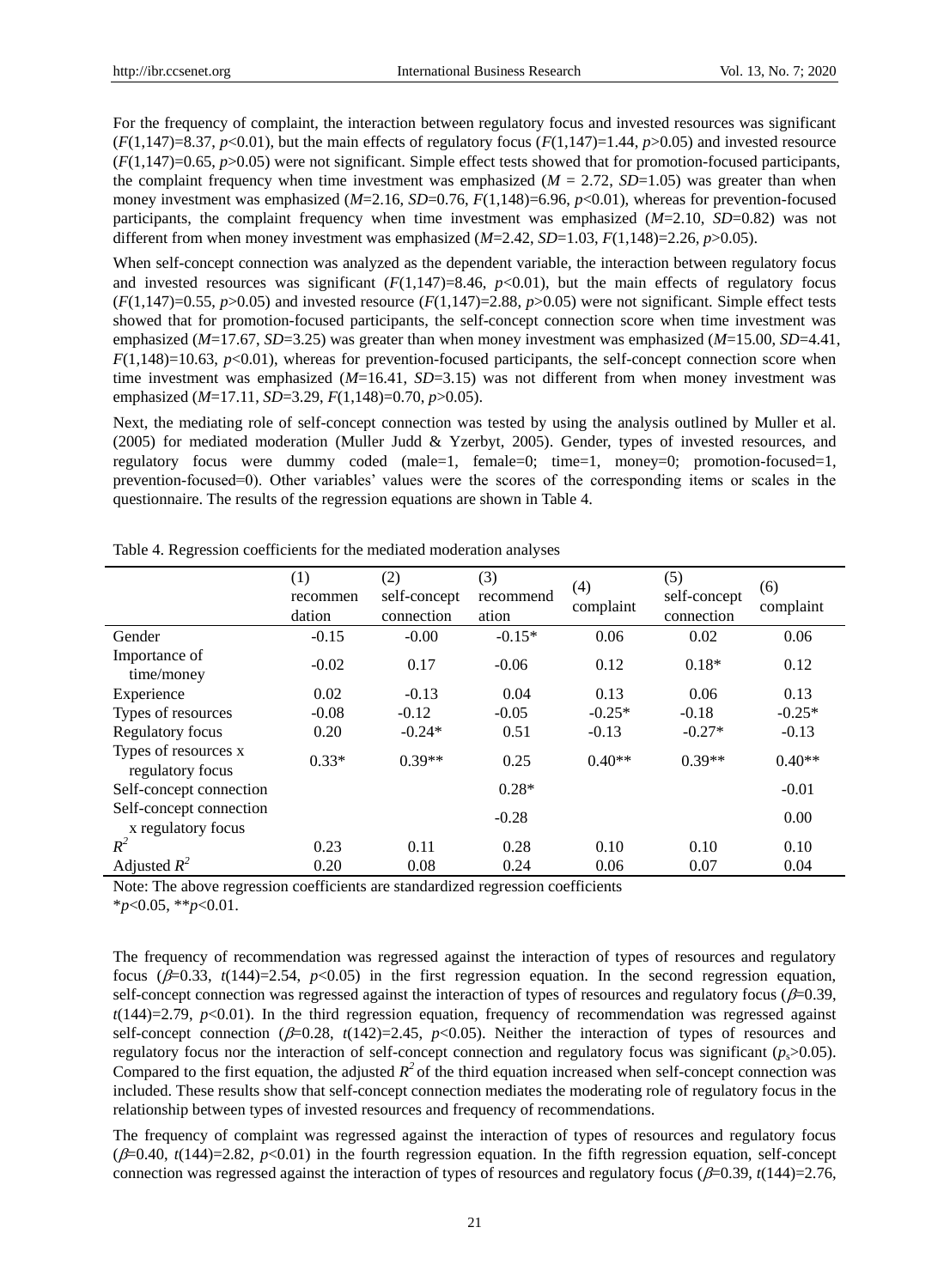$p<0.01$ ). In the sixth regression equation, frequency of complaint was regressed against the interaction of types of resources and regulatory focus ( $\beta$ =0.40,  $t(142)$ =2.74,  $p$ <0.01), with self-concept connection included; it did not predict complaint frequency ( $\beta$ = -0.01,  $t(144)$ = -0.08,  $p$ >0.05). The interaction self-concept connection and regulatory focus also did not predict complaint frequency  $(\beta=0.00, t(144)=0.01, p>0.05)$ . Compared to the fourth equation, the adjusted  $R^2$  of the sixth equation was reduced when self-concept connection was included. These results showed that self-concept connection did not mediate the moderating role of regulatory focus in the relationship between types of invested resources and frequency of complaints.

# *5.3 Discussion*

The results of study 3 showed that promotion-focused customers made more recommendations and complaints when time investment (vs. money investment) was emphasized. However, prevention-focused customers made the same number of recommendations and complaints whether time or money investments were emphasized. These results support H2. Self-concept connection mediated the moderating role of customer regulatory focus in the relationship between customer's invested resources and recommendation behavior. For complaints, however, the mediating role of self-concept connection did not exist. This partially supported H3. These results showed that the theoretical model used in the current research was applicable to recommendation behavior, but not fully validated for complaint behavior. This might suggest that the underlying mechanisms of positive and negative CEBs are not the same. In fact, compared to positive CEB, scholars have suggested that negative CEBs (e.g., complaints) might have more complex cognitive and emotional processes (Stephens & Gwinner, 1998).

In addition, study 3 showed that promotion-focused customers made stronger self-concept connection when time investment (vs. money investment) was emphasized. Prevention-focused customers made the same degree of self-concept connection whether they invested time or money. These results partially supported H1. Customer"s time and money investments would manifest different self-concept connections only in special people , such as promotion-focused customers.

# **6. General Discussion**

# *6.1 Results and Discussion*

The results of three studies also show that: (1) customer"s time and money investments can activate the self-concept connection to product/brand in shopping experience, and self-concept connection activated by time (vs. money) investment is greater only for promotion-focused customer. (2) Customers" regulatory focus moderates the relationship between the types of customer-invested resources (time vs. money) and CEBs (recommendation and complaint). For recommendations, the moderating effect is mediated by self-concept connection; however, for complaints, self-concept connection does not mediate the moderating effect. The current research results will facilitate the understanding of CEBs from the customer"s perspective.

The current research showed that time and money have personality attributes (self-concept connection)which can influence customer"s CEBs. In our studies, simply emphasizing either time or money invested in a shopping experience led to different self-concept connection and CEBs. As noted earlier, this time versus money effect has been found in numerous contexts. It is worth noting that the time vs. money effect on CEB is influenced by customers" personality traits (e.g., regulatory focus). The time versus money effect in our research only occurred for promotion-focused customers, not for prevention-focused customers, suggesting that the time versus money effect only occurs in some individuals. The current research results will facilitate the understanding of the relationship between time, money and CEBs.

# *6.2 Implications for Marketing Management*

CEBs can have great effect on firm performance. How to encourage customers to generate more positive CEBs has become an important topic for firms. Our research finds that promotion-focused customers tend to initiate more positive CEBs when the time they invest is emphasized in satisfactory shopping experiences. This has an interesting implication for firms: in addition to providing excellent products or services, firms need to emphasize the time that customers spend when shopping for these items. Although customers always both invest time and money when shopping, merely emphasizing the customers' time investment can greatly increase CEBs, especially for promotion-focused customers. In addition, firms might encourage an increase in the customer"s time investment through various channels. For example, firms can design product/service experience activities, provide communication platforms, build online communities, provide self-service technology and revisit customers.

Our results show that increasing the connection between customers" self-concept and products (or brands) becomes an important means to increase positive CEB. Therefore, how to increase the connection between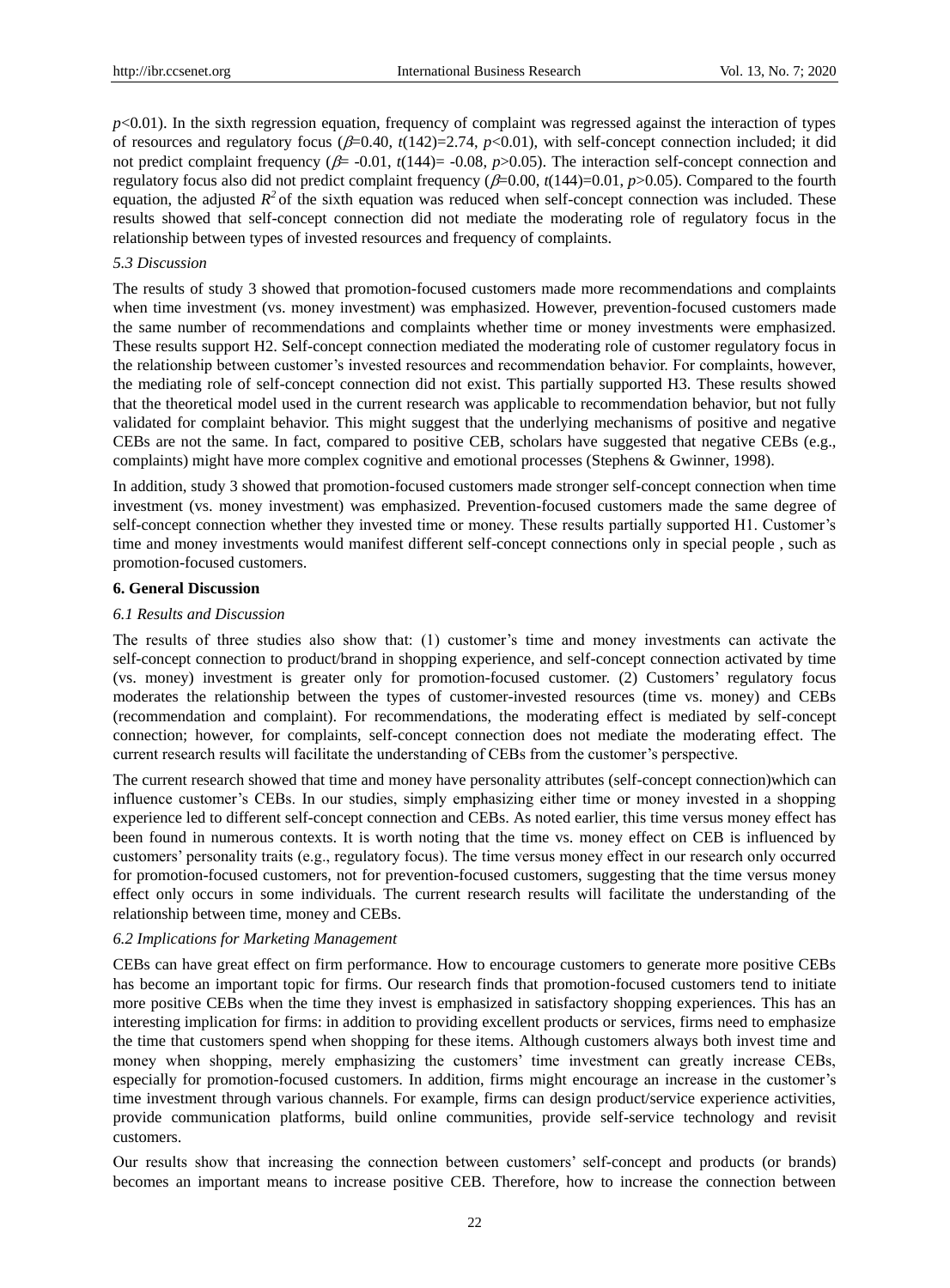customers" self-concept and products/brands has become an important topic. Shaping a unique brand image and building the connection between brand and some particular self-concept (e.g., masculinity; Sentis & Markus, 1986) may be one feasible method of doing so. Building a brand image based on emotional appeal (not on rational appeal) or personality association (vs. functional association) may be another feasible method.

Our findings also suggest that the customers" regulatory focus is an important factor affecting CEB. In general, our studies show that promotion-focused customers initiate more positive CEB (e.g., recommendations) than prevention-focused customers. As this is a long-term and stable characteristic, firms could establish databases that include customers" trait regulatory focus by tracking customers" behavioral strategies and outcome sensitivities. For example, firms could note whether the customer focused on the product warranty (prevention-focused) or product upgrades (promotion-focused). When companies launch marketing activities to prompt positive CEB, they could use these databases to focus on promotion-focused customers, thereby hopefully creating far better word of mouth.

# *6.3 Limitations and Future Research*

The current research has some limitations. The main variable in this research is the type of customer-invested resources (time vs. money). Customers investing different resources may lead to different CEB, but this may in turn be affected by the relative resource endowments of customers (Van Doorn et al., 2010). For example, customers with an abundance of time may be more likely to engage in online communities and blogging. In contrast, customers with a shortage of money may not make monetary donations to a brand-related charity. Future research needs to consider the effect of customers' resource endowments on CEB.

Study 3 attempts to explain the time vs. money effect on CEB. However, our theoretical model does not fully reveal the cause of the effect. In other words, the self-concept connection cannot fully explain this effect on CEB. Self-concept connection only mediates the relationship between the joint effects of customer-invested resources and regulatory focus on recommendations, but the mediating role of self-concept connection does not exist for complaints. In addition to the self-concept connection, other variables may effectively explain the time vs. money effect on positive and negative CEBs. Therefore, further research needs to consider other theoretical models to explain the phenomenon effectively.

The current research focused on customer recommendation and complaint behaviors. In fact, CEB includes many other types of behavior, for example, blogging and web posting (Chevalier & Mayzlin, 2006; Hennig-Thurau et al., 2004). The current research selects only one example of such behavior as an indicator, as there is no well-defined scale to measure overall CEB. To better understand the influence of customer-based factors on CEB, there is a need to develop a scale that effectively measures overall CEB.

The Chinese context of the research also should be noted. Chinese culture emphasizes an interdependent view of the self, where one"s status depends on membership in a larger social group. People with interdependent selves are motivated to fit in with relevant others and to become part of various interpersonal relationships. However, Western cultures emphasize an independent view of the self. The principal goal of the interdependent self is to maintain connectedness and harmony with others, and the principal goal of the independent self is uniqueness or standing out from the group (Markus & Kitayama, 1991, 1994). Therefore, Chinese culture may inhibit the expression of self-concept, and Western cultures may encourage the expression of self-concept. Will culture (e.g., Asian culture vs. Western culture) affect the time versus money effect on CEB?

CEB may be directed towards many different audiences, such as friends, family, company employees, and strangers. Studies indicate that the strength of the relationship has an effect on the likelihood of recommendation (Ryu & Feick, 2007) and word-of-mouth transmissions (Packard & Wooten, 2013). The research scenarios used here are recommending or complaining to "good friends" or "the people around you," but do not discuss other possible relationships, for example "strangers." Future research could investigate whether CEB is different when it is directed at people with differing relationships. The CEBs in this study are directed at other customers. Another question to be addressed is, "What would happen when CEBs are directed to companies?"

#### **Acknowledgements**

This research was supported by the Social Science Foundation of China (17CGL022).

# **References**

Belk, R. W. (1988). Possessions and the extended self. *Journal of Consumer Research*, *15*(2), 139-162. https://doi.org/10.1086/209154

Brady, M. K., Voorhees, C. M., Cronin Jr, J. J., & Bourdeau, B. L. (2006). The good guys don't always win: the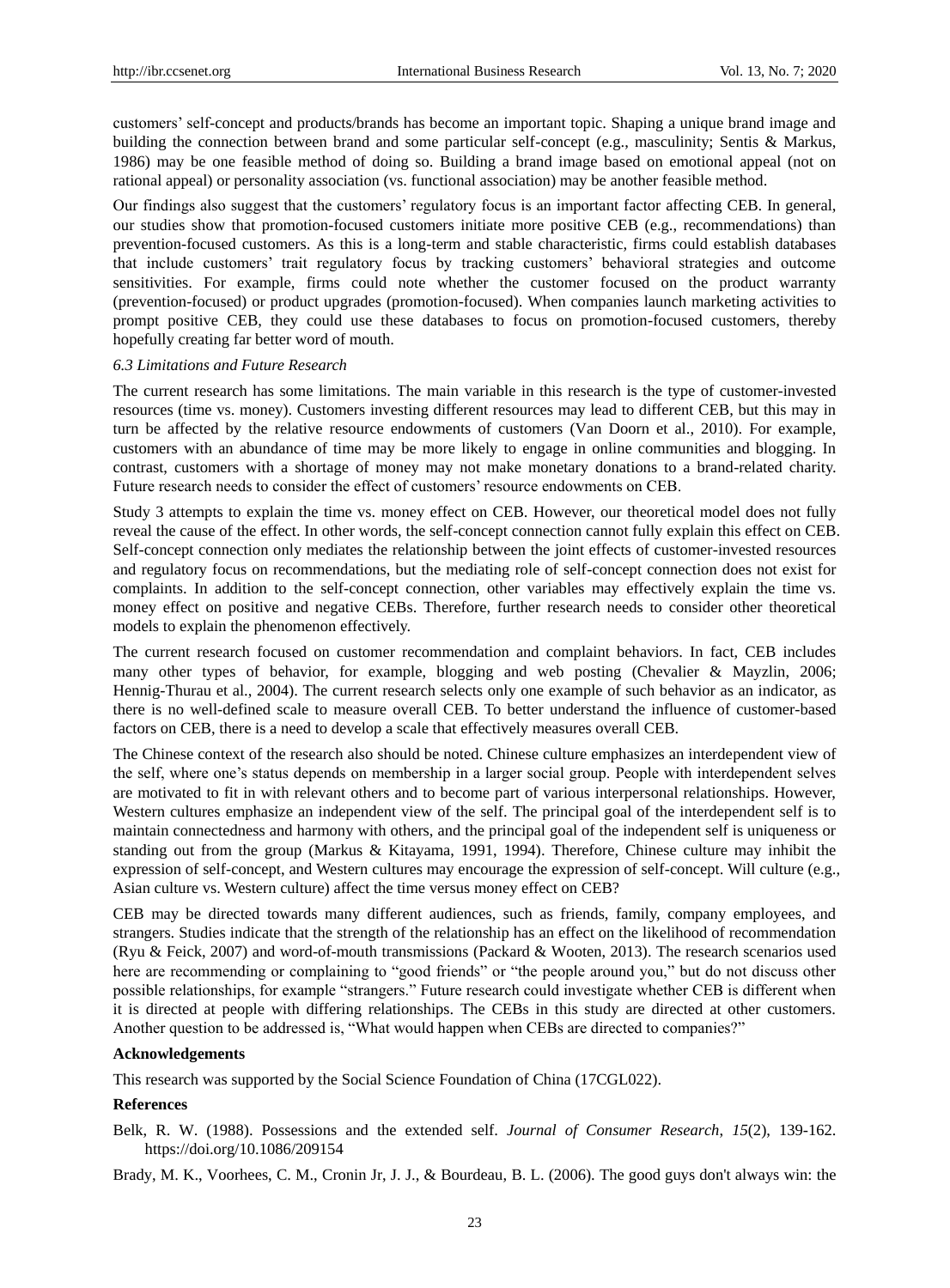effect of valence on service perceptions and consequences. *Journal of Services Marketing, 20*(2), 83-91. https://doi.org/10.1108/08876040610657011

- Carstensen, L. L., Isaacowitz, D. M., & Charles, S. T. (1999). Taking time seriously: a theory of socioemotional selectivity. *American Psychologist, 54*(3), 165-181. https://doi.org/10.1037/0003-066X.54.3.165
- Chevalier, J. A., & Mayzlin, D. (2006). The effect of word of mouth on sales: online book reviews. *Journal of marketing research, 43*(3), 345-354. https://doi.org/10.1509/jmkr.43.3.345
- Daryanto, A., de Ruyter, K., Wetzels, M., & Patterson, P. G. (2010). Service firms and customer loyalty programs: a regulatory fit perspective of reward preferences in a health club setting. *Journal of the Academy of Marketing Science, 38*(5), 604-616. https://doi.org/10.1007/s11747-009-0165-x
- De Matos, C. A., & Rossi, C. A. V. (2008). Word-of-mouth communications in marketing: a meta-analytic review of the antecedents and moderators. *Journal of the Academy of Marketing Science, 36*(4), 578-596. https://doi.org/10.1007/s11747-008-0121-1
- Fournier, S. (1998). Consumers and their brands: developing relationship theory in consumer research. *Journal of consumer research, 24*(4), 343-353. https://doi.org/10.1086/209515
- Freitas, A. L., & Higgins, E. T. (2002). Enjoying goal-directed action: the role of regulatory fit. *Psychological Science, 13*(1), 1-6. https://doi.org/10.1111/1467-9280.00401
- Haggard, P., Clark, S., & Kalogeras, J. (2002). Voluntary action and conscious awareness. *Nature Neuroscience, 5*(4), 382-385. https://doi.org/10.1038/nn827
- Hennig-Thurau, T., Gwinner, K. P., Walsh, G., & Gremler, D. D. (2004). Electronic word-of-mouth via consumer-opinion platforms: what motivates consumers to articulate themselves on the internet? *Journal of interactive marketing, 18*(1), 38-52. https://doi.org/10.1002/dir.10073
- Higgins, E. T. (1997). Beyond pleasure and pain. *American Psychologist, 52*(12), 1280-1300. https://doi.org/10.1037/0003-066X.52.12.1280
- Higgins, E. T., Friedman, R. S., Harlow, R. E., Idson, L. C., Ayduk, O. N., & Taylor, A. (2001). Achievement orientations from subjective histories of success: promotion pride versus prevention pride. *European Journal of Social Psychology, 31*(1), 3-23. https://doi.org/10.1002/ejsp.27
- Hwang, J., & Kandampully, J. (2012). The role of emotional aspects in younger consumer-brand relationships. *Journal of Product & Brand Management, 21*(2), 98-108. https://doi.org/10.1108/10610421211215517
- Leclerc, F., Schmitt, B. H., & Dube, L. (1995). Waiting time and decision making: is time like money? *Journal of Consumer Research, 22*(1), 110-119. https://doi.org/10.1086/209439
- Lee, B. (2012). Marketing Is Dead. *Harvard Business Review* [viitattu 1.11. 2012]. Retrieved from http://blogs.hbr. org/cs/2012/08/marketing\_is\_dead.html
- Liu, W., & Aaker, J. (2007). Do you look to the future or focus on today? The impact of life experience on intertemporal decisions. *Organizational Behavior and Human Decision Processes, 102*(2), 212-225. https://doi.org/10.1016/j.obhdp.2006.02.004
- Lockwood, P., Jordan, C. H., & Kunda, Z. (2002). Motivation by positive or negative role models: regulatory focus determines who will best inspire us. *Journal of personality and social psychology, 83*(4), 854-864. https://doi.org/10.1037/0022-3514.83.4.854
- Markus, H. R. (1977). Self-schemata and processing information about the self. *Journal of Personality and Social Psychology, 35*(2), 63-78. https://doi.org/10.1037/0022-3514.35.2.63
- Markus, H. R., & Kitayama, S. (1991). Culture and the self: Implications for cognition, emotion, and motivation. *Psychological Review*, *98*(2), 224-253. https://doi.org/10.1037/0033-295X.98.2.224
- Markus, H. R., & Kitayama, S. (1994). A collective fear of the collective: Implications for selves and theories of selves. *Personality and Social Psychology Bulletin*, *20*(5), 568-579. https://doi.org/10.1177/0146167294205013
- Mogilner, C. (2010). The pursuit of happiness time, money, and social connection. *Psychological Science, 21*(9), 1348-1354. https://doi.org/10.1177/0956797610380696
- Mogilner, C., & Aaker, J. (2009). "The time vs. money effect": Shifting product attitudes and decisions through personal connection. *Journal of Consumer Research, 36*(2), 277-291. https://doi.org/10.1086/597161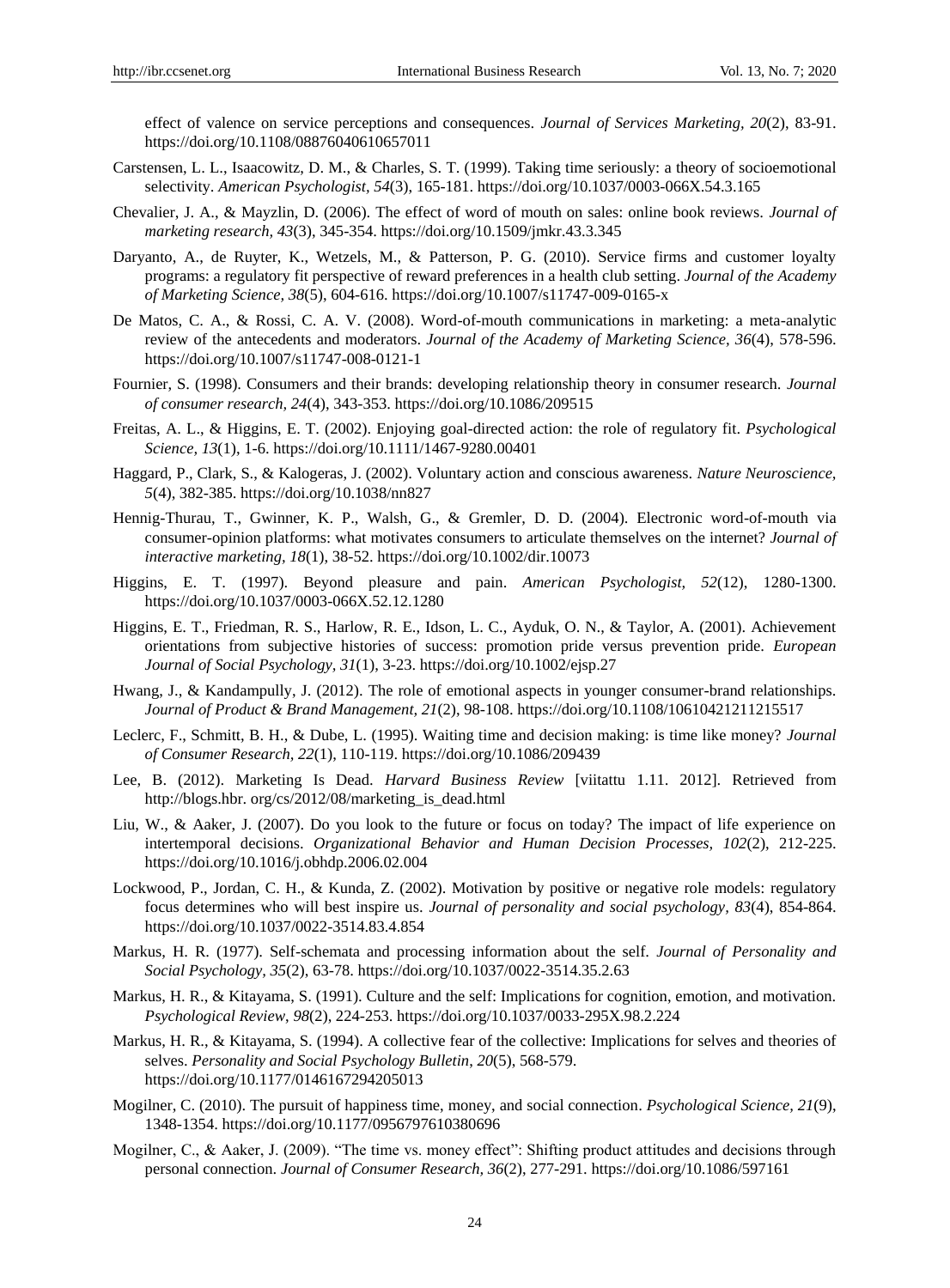- Muller, D., Judd, C. M., & Yzerbyt, V. Y. (2005). When moderation is mediated and mediation is moderated. *Journal of personality and social psychology, 89*(6), 852-863. https://doi.org/10.1037/0022-3514.89.6.852
- Packard, G. M., & Wooten, D. B. (2013). Compensatory knowledge signaling in consumer word-of-mouth. *Journal of Consumer Psychology, 23*(4), 434-450. https://doi.org/10.1016/j.jcps.2013.05.002
- Prince, M. (1993). Self-concept, money beliefs and values. *Journal of Economic Psychology, 14*(1), 161-173. https://doi.org/10.1016/0167-4870(93)90044-L
- Reed, A., Aquino, K., & Levy, E. (2007). Moral identity and judgments of charitable behaviors. *Journal of Marketing, 71*(1), 178-193. https://doi.org/10.1509/jmkg.71.1.178
- Rust, R. T., Lemon, K. N., & Zeithaml, V. A. (2004). Return on marketing: using customer equity to focus marketing strategy. *Journal of marketing, 68*(1), 109-127. https://doi.org/10.1509/jmkg.68.1.109.24030
- Ryu, G., & Feick, L. (2007). A penny for your thoughts: referral reward programs and referral likelihood. *Journal of Marketing, 71*(1), 84-94. https://doi.org/10.1509/jmkg.71.1.84
- Saini, R., & Monga, A. (2008). How I decide depends on what I spend: use of heuristics is greater for time than for money. *Journal of Consumer Research, 34*(6), 914-922. https://doi.org/10.1086/525503
- Sentis, K.,& Markus, H. (1986). Brand Personality andSelf. In Jerry, C. O., & Keith, S. (Eds.), *Advertising and Consumer Psychology, Vol. 3,* pp. 132-148.New York: Praeger,
- Soman, D., & Lam, V. M. (2002). The effects of prior spending on future spending decisions: the role of acquisition liabilities and payments. *Marketing Letters, 13*(4), 359-372. https://doi.org/10.1023/A:1020374617547
- Stephens, N., & Gwinner, K. P. (1998). Why don"t some people complain? A cognitive-emotive process model of consumer complaint behavior. *Journal of the Academy of Marketing science, 26*(3), 172-189. https://doi.org/10.1177/0092070398263001
- Van Doorn, J., Lemon, K. N., Mittal, V., Nass, S., Pick, D., & Pirner, P. et al. (2010). Customer engagement behavior: theoretical foundations and research directions. *Journal of Service Research, 13*(3), 253-266. https://doi.org/10.1177/1094670510375599
- Vohs, K. D., Mead, N. L., & Goode, M. R. (2006). The psychological consequences of money. *Science, 314*(5802), 1154-1156. https://doi.org/10.1126/science.1132491
- Vohs, K. D., Mead, N. L., & Goode, M. R. (2008). Merely activating the concept of money changes personal and interpersonal behavior. *Current Directions in Psychological Science, 17*(3), 208-212. https://doi.org/10.1111/j.1467-8721.2008.00576.x
- Wittmann, M. (2009). The inner experience of time. *Philosophical Transactions of the Royal Society B, 364*(1525), 1955-1967. https://doi.org/10.1098/rstb.2009.0003
- Zauberman, G., & Lynch Jr, J. G. (2005). Resource slack and propensity to discount delayed investments of time versus money. *Journal of Experimental Psychology: General, 134*(1), 23-37. https://doi.org/10.1037/0096-3445.134.1.23
- Zhang, L. (2009). An exchange theory of money and self-esteem in decision making. *Review of General Psychology, 13*(1), 66-76. https://doi.org/10.1037/a0014225